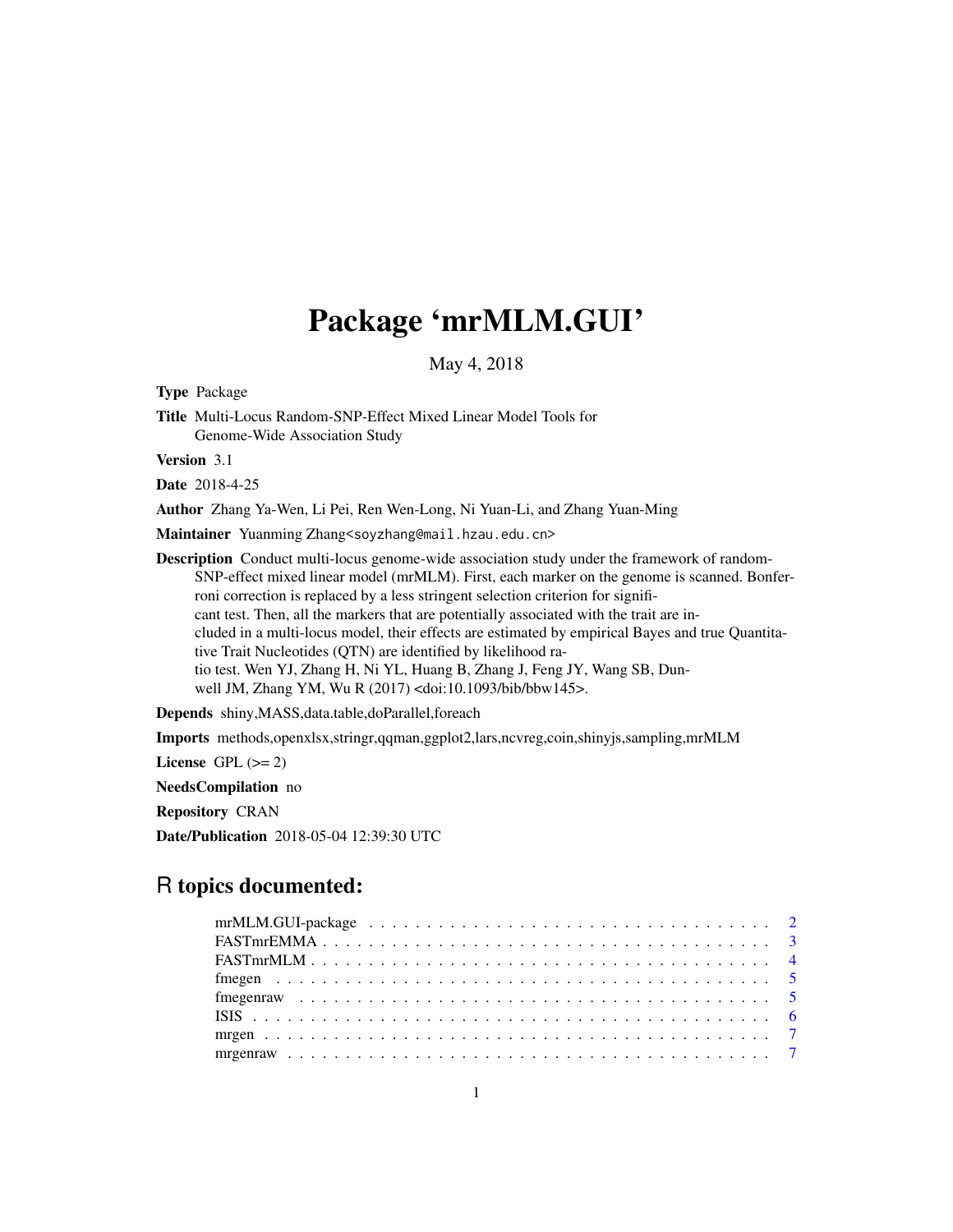<span id="page-1-0"></span>

| Index |  |  |  |  |  |  |  |  |  |  |  |  |  |  |  |  |  | $\overline{12}$ |
|-------|--|--|--|--|--|--|--|--|--|--|--|--|--|--|--|--|--|-----------------|
|       |  |  |  |  |  |  |  |  |  |  |  |  |  |  |  |  |  |                 |
|       |  |  |  |  |  |  |  |  |  |  |  |  |  |  |  |  |  |                 |
|       |  |  |  |  |  |  |  |  |  |  |  |  |  |  |  |  |  |                 |
|       |  |  |  |  |  |  |  |  |  |  |  |  |  |  |  |  |  |                 |

| mrMLM.GUI-package | Multi-Locus Random-SNP-Effect Mixed Linear Model for Multi-Locus |
|-------------------|------------------------------------------------------------------|
|                   | GWAS and Multi-QTL Mapping                                       |

Conduct multi-locus genome-wide association study under the framework of random-SNP-effect mixed linear model (mrMLM). First, each marker on the genome is scanned. Bonferroni correction is replaced by a less stringent selection criterion for significant test. Then, all the markers that are potentially associated with the trait are included in a multi-locus model, their effects are estimated by empirical Bayes and true QTN are identified by likelihood ratio test.

#### Details

| Package:  | mrMLM.GUI                                                      |
|-----------|----------------------------------------------------------------|
| Type:     | Package                                                        |
| Version:  | 3.1                                                            |
| Date:     | 2018-4-25                                                      |
| Depends:  | shiny, MASS, data.table, doParallel, foreach                   |
| Imports:  | methods, openxlsx, stringr, qqman, ggplot2, lars, ncvreg, coin |
| License:  | GPL version 2 or newer                                         |
| LazyLoad: | yes                                                            |

Users can use library(mrMLM.GUI) to start the GUI and use 'mrMLM.GUI()' to restart the programe.

#### Author(s)

Zhang Ya-Wen, Li Pei, Ren Wen-Long, Ni Yuan-Li, Zhang Yuan-Ming Maintainer: Yuanming Zhang<soyzhang@mail.hzau.edu.cn>

#### References

Improving power and accuracy of genome-wide association studies via a multi-locus mixed linear model methodology. Wang Shi-Bo,Feng Jian-Ying,Ren Wen-Long,Huang Bo,Zhou Ling,Wen Yang-Jun,Zhang Jin,Jim M. Dunwell,Xu Shizhong\*,Zhang Yuan-Ming\*

#### Examples

## Not run: mrMLM.GUI()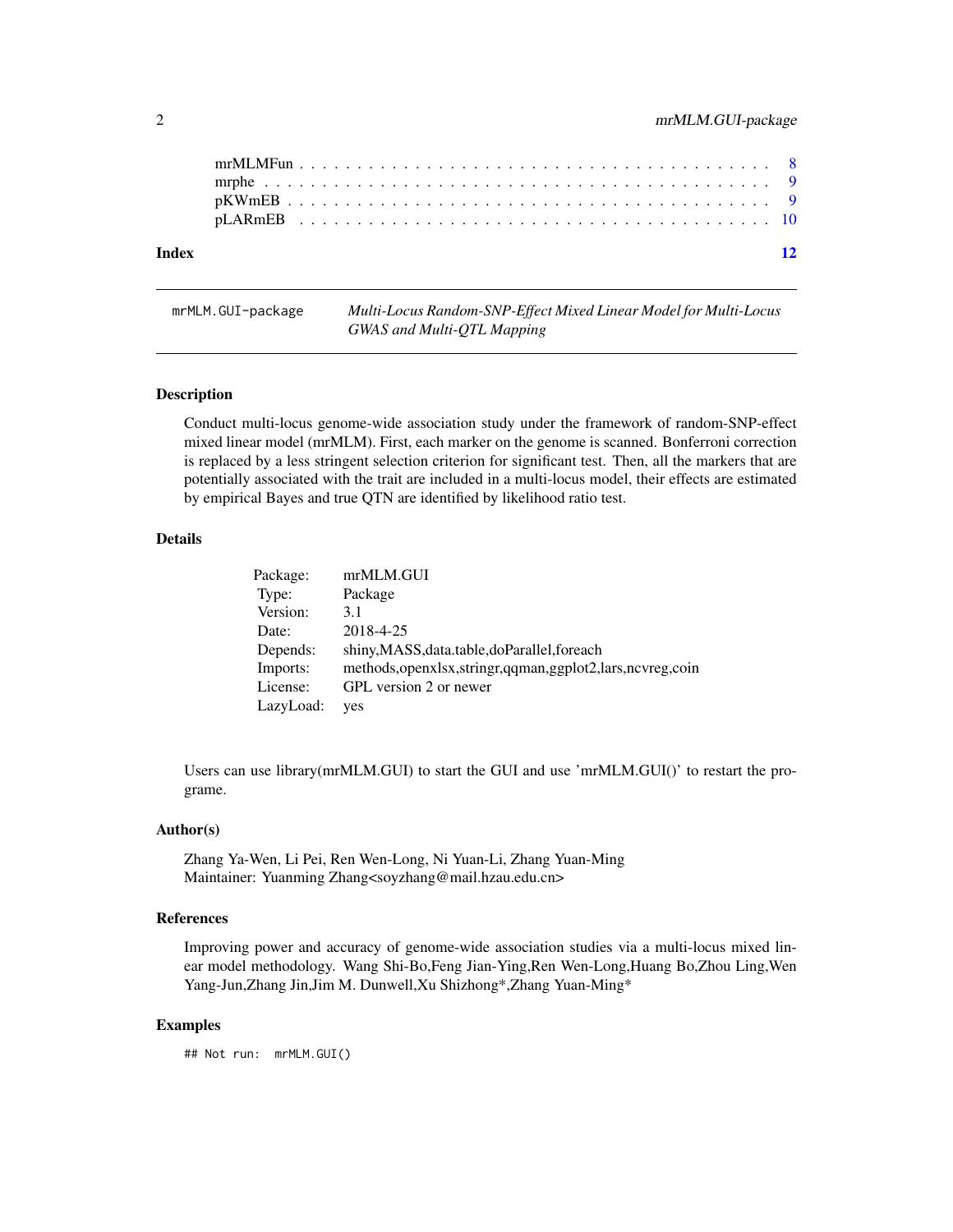<span id="page-2-0"></span>

FAST multi-locus random-SNP-effect EMMA

#### Usage

FASTmrEMMA(gen,phe,outATCG,genRaw,kk,psmatrix,svpal,svmlod,Genformat,Likelihood,CLO)

#### Arguments

| gen        | genotype matrix.                                                  |
|------------|-------------------------------------------------------------------|
| phe        | phenotype matrix.                                                 |
| outATCG    | genotype for code 1.                                              |
| genRaw     | raw genotype.                                                     |
| kk         | kinship matrix.                                                   |
| psmatrix   | population structure matrix.                                      |
| svpal      | Critical P-value for selecting variable.                          |
| svmlod     | Critical LOD score for significant QTN.                           |
| Genformat  | Format for genotypic codes.                                       |
| Likelihood | restricted maximum likelihood (REML) and maximum likelihood (ML). |
| <b>CLO</b> | number of CPU.                                                    |

#### Author(s)

Zhang Ya-Wen, Li Pei, Ren Wen-Long, Ni Yuan-Li, Zhang Yuan-Ming Maintainer: Yuanming Zhang<soyzhang@mail.hzau.edu.cn>

```
G1=data(fmegen)
P1=data(mrphe)
G2=data(fmegenraw)
FASTmrEMMA(fmegen,mrphe,outATCG=NULL,fmegenraw,kk=NULL,psmatrix=NULL,
0.005,3,1,Likelihood="REML",CLO=1)
```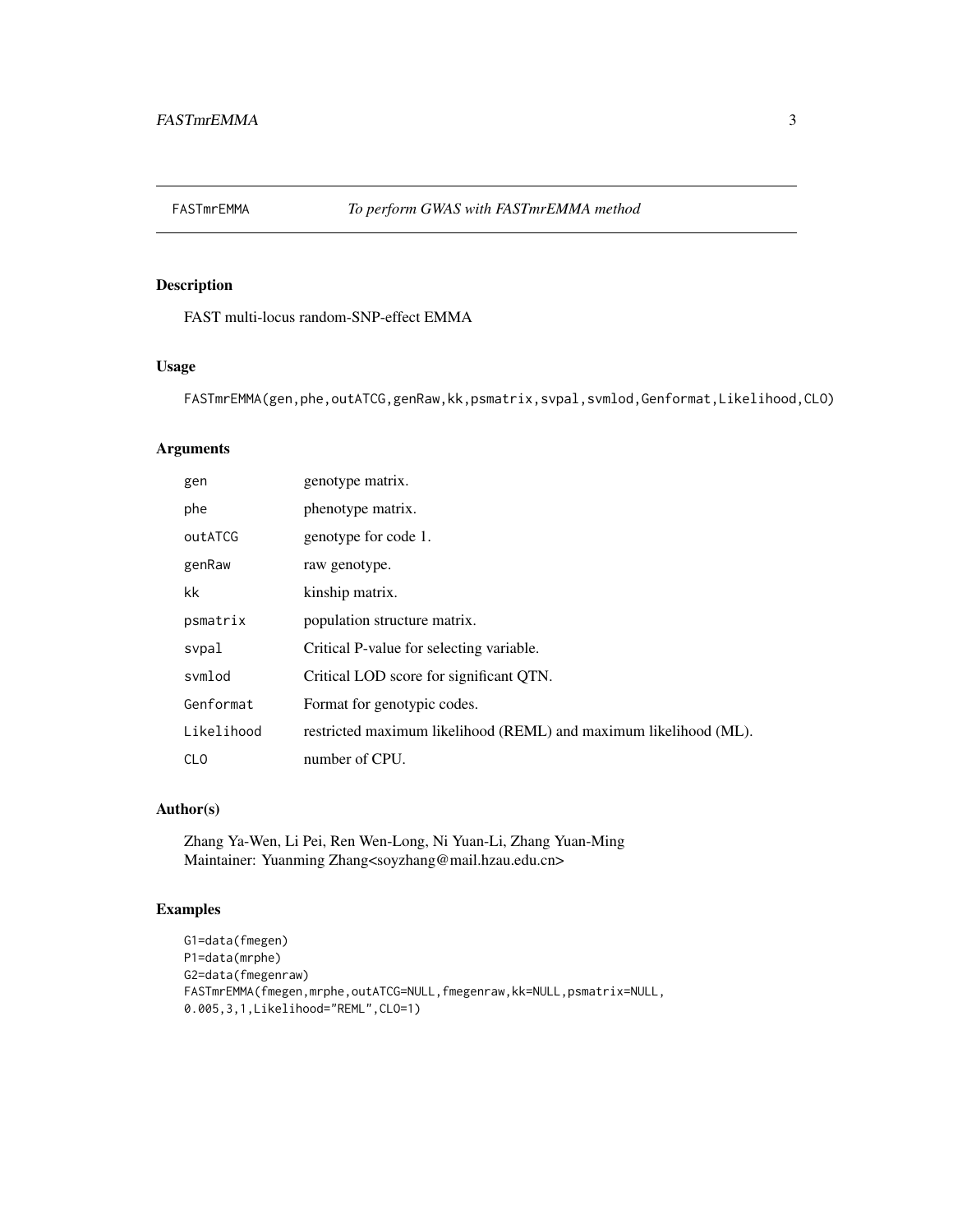<span id="page-3-0"></span>

FAST multi-locus random-SNP-effect Mixed Linear Model

#### Usage

FASTmrMLM(gen,phe,outATCG,genRaw,kk,psmatrix,svpal,svrad,svmlod,Genformat,CLO)

#### Arguments

| gen        | genotype matrix.                                       |
|------------|--------------------------------------------------------|
| phe        | phenotype matrix.                                      |
| outATCG    | genotype for code 1.                                   |
| genRaw     | raw genotype.                                          |
| kk         | kinship matrix.                                        |
| psmatrix   | population structure matrix.                           |
| svpal      | Critical P-value for selecting variable.               |
| svrad      | Search Radius in search of potentially associated QTN. |
| svmlod     | Critical LOD score for significant QTN.                |
| Genformat  | Format for genotypic codes.                            |
| <b>CLO</b> | number of CPU.                                         |

#### Author(s)

Zhang Ya-Wen, Li Pei, Ren Wen-Long, Ni Yuan-Li, Zhang Yuan-Ming Maintainer: Yuanming Zhang<soyzhang@mail.hzau.edu.cn>

```
G1=data(mrgen)
P1=data(mrphe)
G2=data(mrgenraw)
FASTmrMLM(mrgen,mrphe,outATCG=NULL,mrgenraw,kk=NULL,psmatrix=NULL,
0.01,20,3,1,CLO=1)
```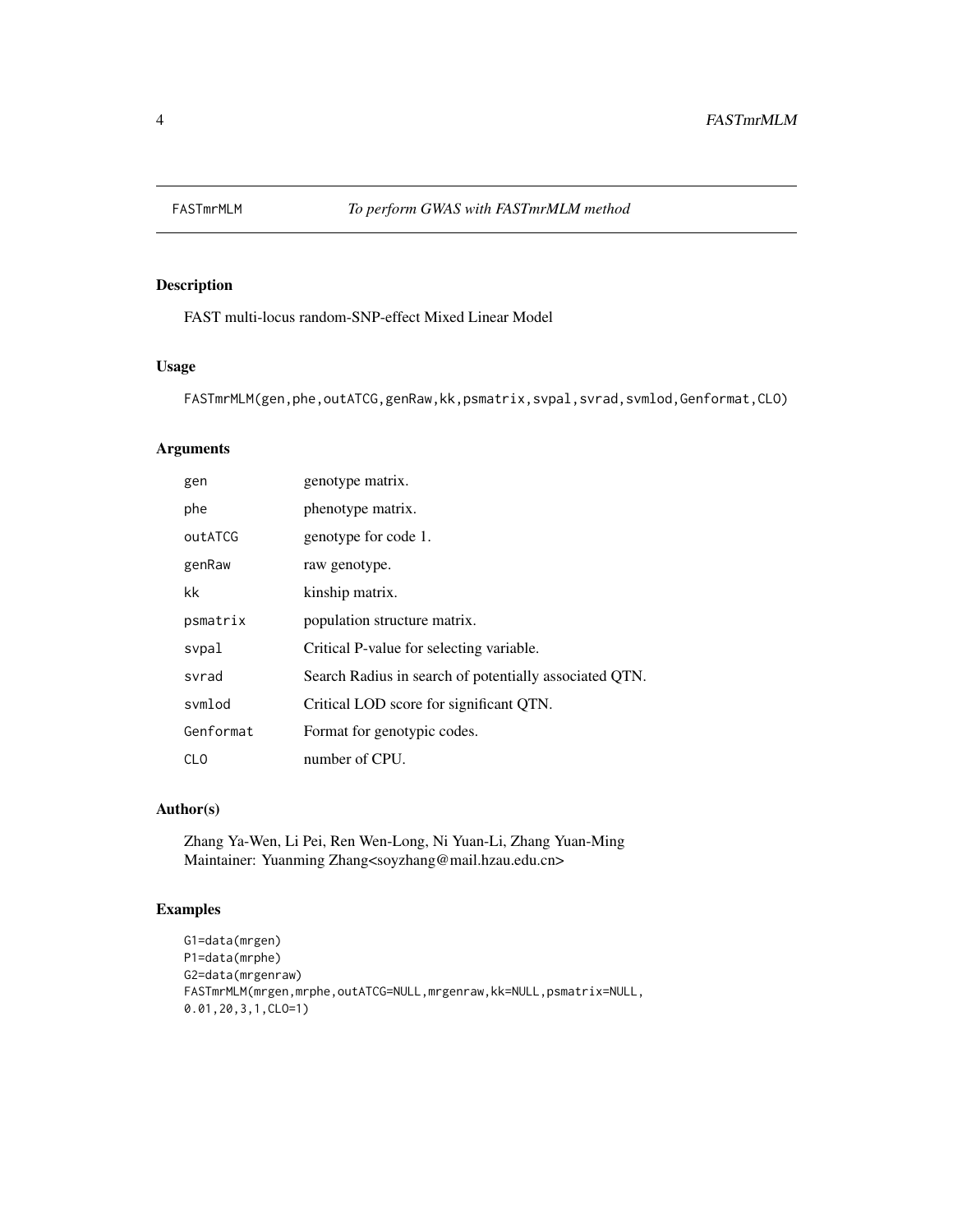<span id="page-4-0"></span>

Numeric format of genotype dataset.

#### Usage

data(fmegen)

# Details

Dataset input of Genotype for FASTmrEMMA function.

#### Author(s)

Maintainer: Yuanming Zhang<soyzhang@mail.hzau.edu.cn>

fmegenraw *raw genotype data*

# Description

Numeric format of raw genotype dataset.

#### Usage

```
data(fmegenraw)
```
#### Details

Dataset input of raw genotype for FASTmrEMMA function.

#### Author(s)

Maintainer: Yuanming Zhang<soyzhang@mail.hzau.edu.cn>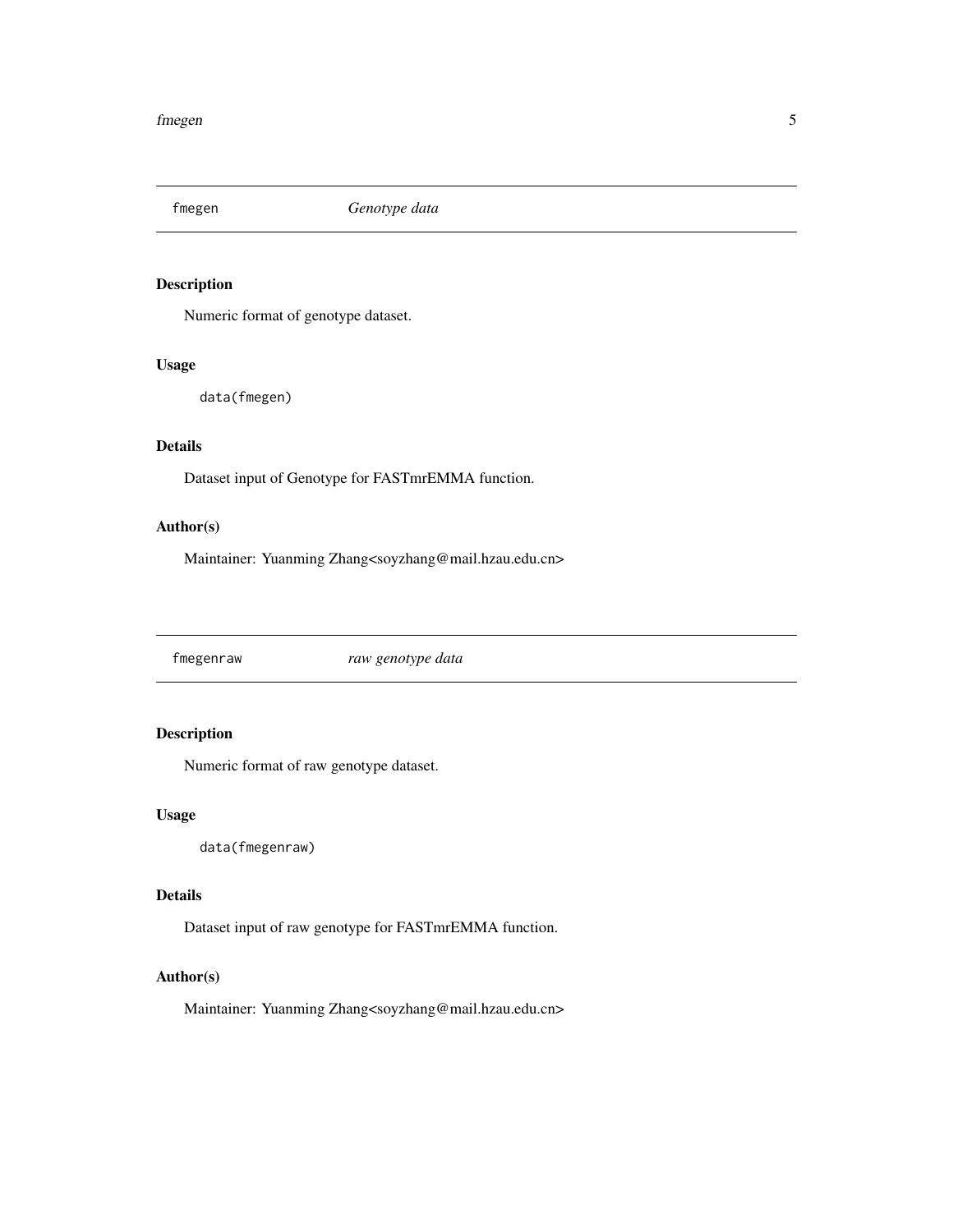<span id="page-5-0"></span>

Iterative Sure Independence Screening EM-Bayesian LASSO

#### Usage

ISIS(gen,phe,outATCG,genRaw,kk,psmatrix,svpal,svmlod,Genformat,CLO)

#### Arguments

| gen       | genotype matrix.                         |
|-----------|------------------------------------------|
| phe       | phenotype matrix.                        |
| outATCG   | genotype for code 1.                     |
| genRaw    | raw genotype.                            |
| kk        | kinship matrix.                          |
| psmatrix  | population structure matrix.             |
|           |                                          |
| svpal     | Critical P-value for selecting variable. |
| svmlod    | Critical LOD score for significant QTN.  |
| Genformat | Format for genotypic codes.              |

### Author(s)

Zhang Ya-Wen, Li Pei, Ren Wen-Long, Ni Yuan-Li, Zhang Yuan-Ming Maintainer: Yuanming Zhang<soyzhang@mail.hzau.edu.cn>

```
G1=data(mrgen)
P1=data(mrphe)
G2=data(mrgenraw)
ISIS(mrgen,mrphe,outATCG=NULL,mrgenraw,kk=NULL,psmatrix=NULL,
0.01,3,1,CLO=1)
```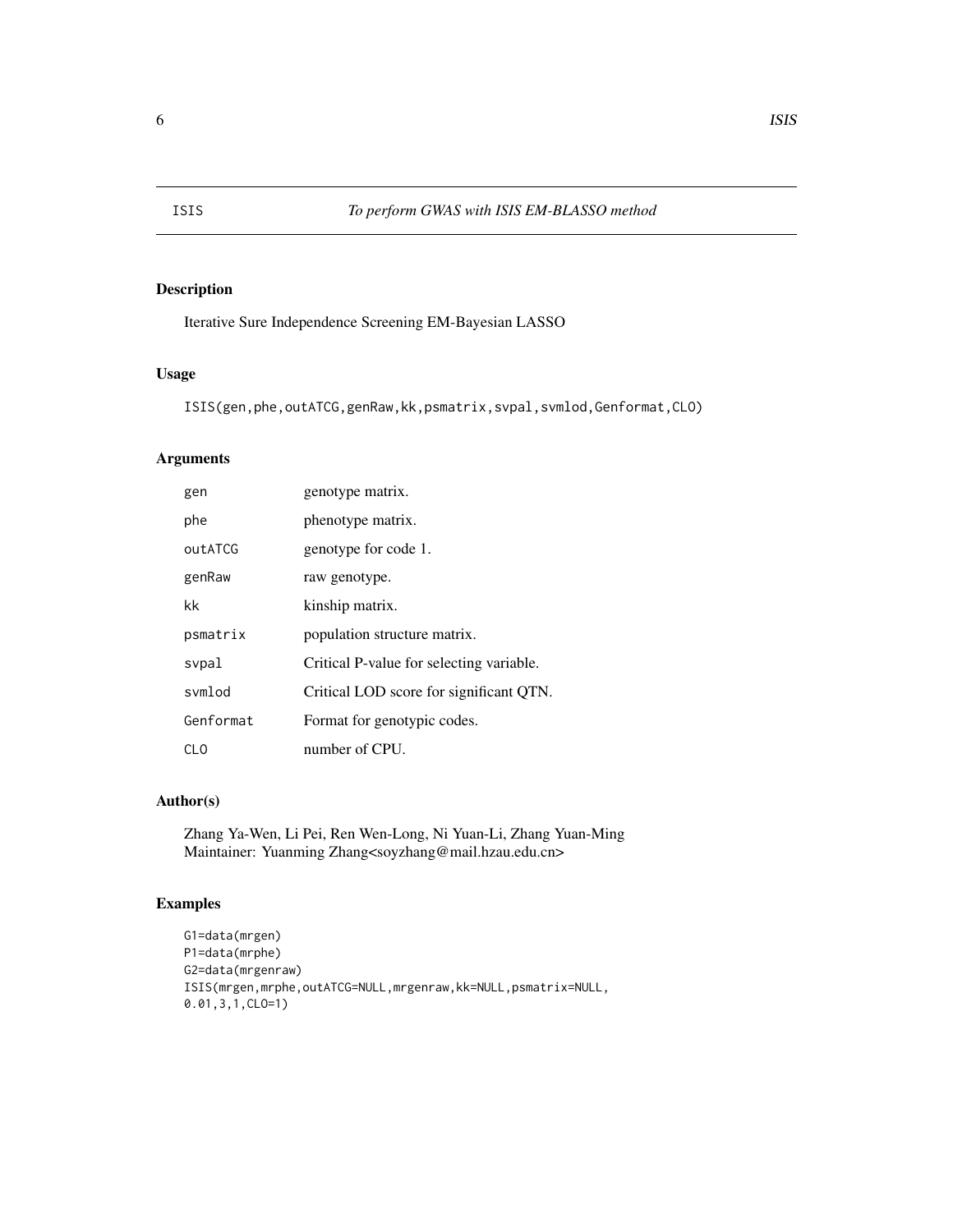<span id="page-6-0"></span>

Numeric format of genotype dataset.

#### Usage

data(mrgen)

# Details

Dataset input of Genotype for mrMLM function.

#### Author(s)

Maintainer: Yuanming Zhang<soyzhang@mail.hzau.edu.cn>

mrgenraw *raw genotype data*

# Description

Numeric format of raw genotype dataset.

#### Usage

```
data(mrgenraw)
```
#### Details

Dataset input of raw genotype for mrMLM function.

#### Author(s)

Maintainer: Yuanming Zhang<soyzhang@mail.hzau.edu.cn>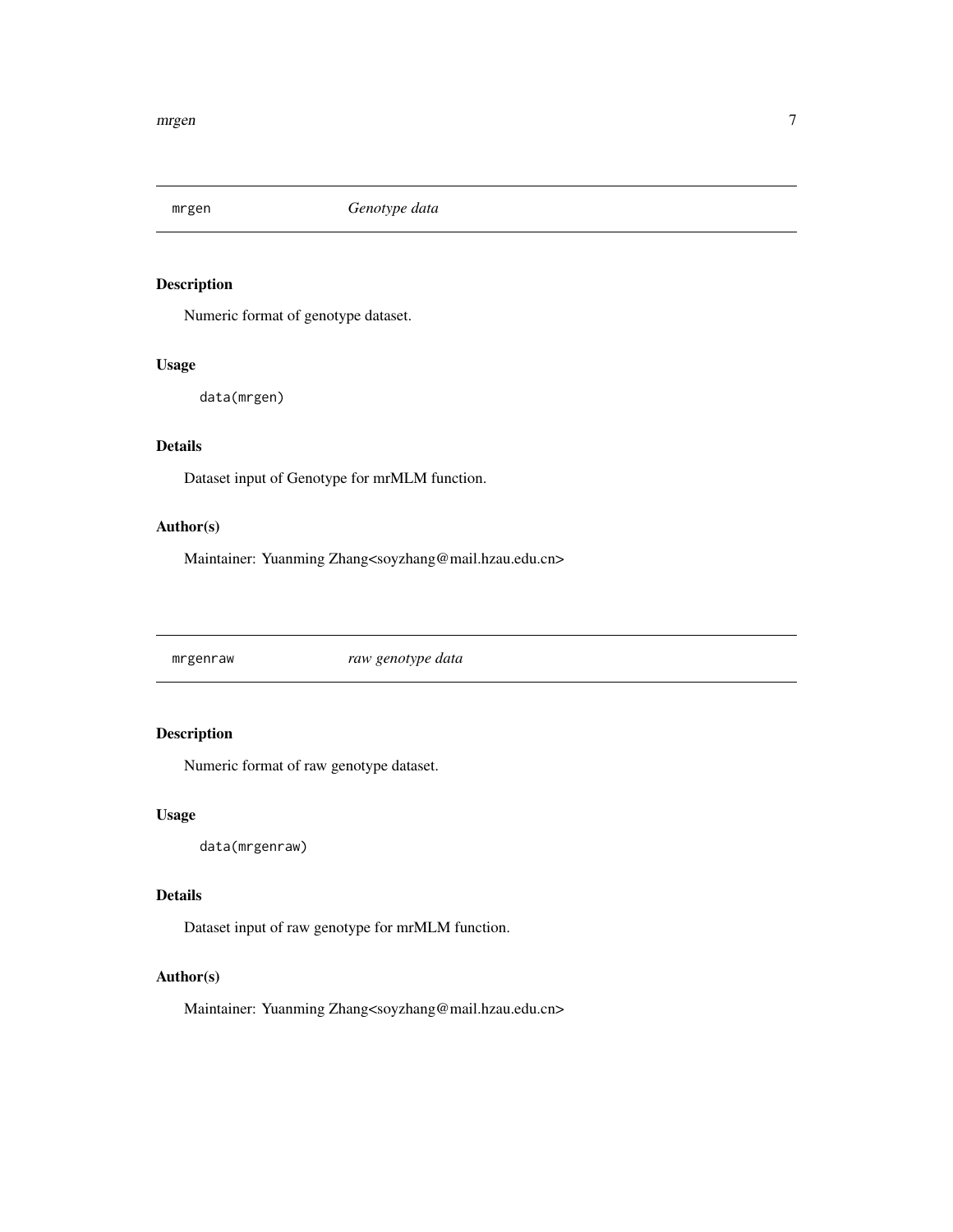<span id="page-7-0"></span>

multi-locus random-SNP-effect Mixed Linear Model

#### Usage

mrMLMFun(gen,phe,outATCG,genRaw,kk,psmatrix,svpal,svrad,svmlod,Genformat,CLO)

#### Arguments

| gen        | genotype matrix.                                       |
|------------|--------------------------------------------------------|
| phe        | phenotype matrix.                                      |
| outATCG    | genotype for code 1.                                   |
| genRaw     | raw genotype.                                          |
| kk         | kinship matrix.                                        |
| psmatrix   | population structure matrix.                           |
| svpal      | Critical P-value for selecting variable                |
| svrad      | Search Radius in search of potentially associated QTN. |
| svmlod     | Critical LOD score for significant QTN.                |
| Genformat  | Format for genotypic codes.                            |
| <b>CLO</b> | number of CPU.                                         |

#### Author(s)

Zhang Ya-Wen, Li Pei, Ren Wen-Long, Ni Yuan-Li, Zhang Yuan-Ming Maintainer: Yuanming Zhang<soyzhang@mail.hzau.edu.cn>

```
G1=data(mrgen)
P1=data(mrphe)
G2=data(mrgenraw)
mrMLMFun(mrgen,mrphe,outATCG=NULL,mrgenraw,kk=NULL,psmatrix=NULL,
0.01,20,3,1,CLO=1)
```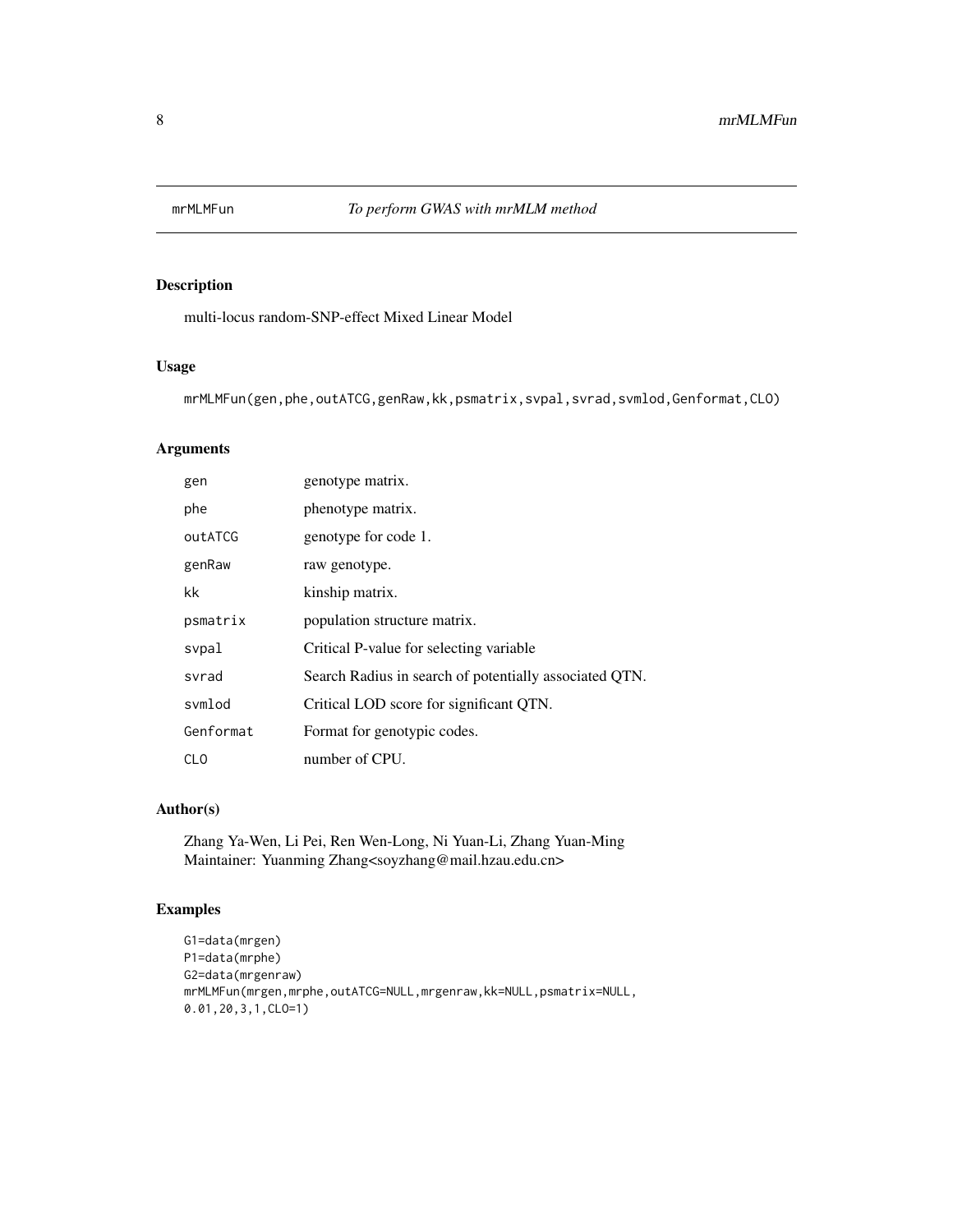<span id="page-8-0"></span>

phenotype dataset.

#### Usage

data(mrphe)

#### Details

Dataset input of phenotype for mrMLM function.

#### Author(s)

Maintainer: Yuanming Zhang<soyzhang@mail.hzau.edu.cn>

pKWmEB *To perform GWAS with pKWmEB method*

#### Description

Kruskal-Wallis test with empirical Bayes under polygenic background control

### Usage

pKWmEB(gen,phe,outATCG,genRaw,kk,psmatrix,svpal,svmlod,Genformat,CLO)

#### Arguments

| gen       | genotype matrix.                         |
|-----------|------------------------------------------|
| phe       | phenotype matrix.                        |
| outATCG   | genotype for code 1.                     |
| genRaw    | raw genotype.                            |
| kk        | kinship matrix.                          |
| psmatrix  | population structure matrix.             |
| svpal     | Critical P-value for selecting variable. |
| svmlod    | Critical LOD score for significant QTN.  |
| Genformat | Format for genotypic codes.              |
| CL O      | number of CPU.                           |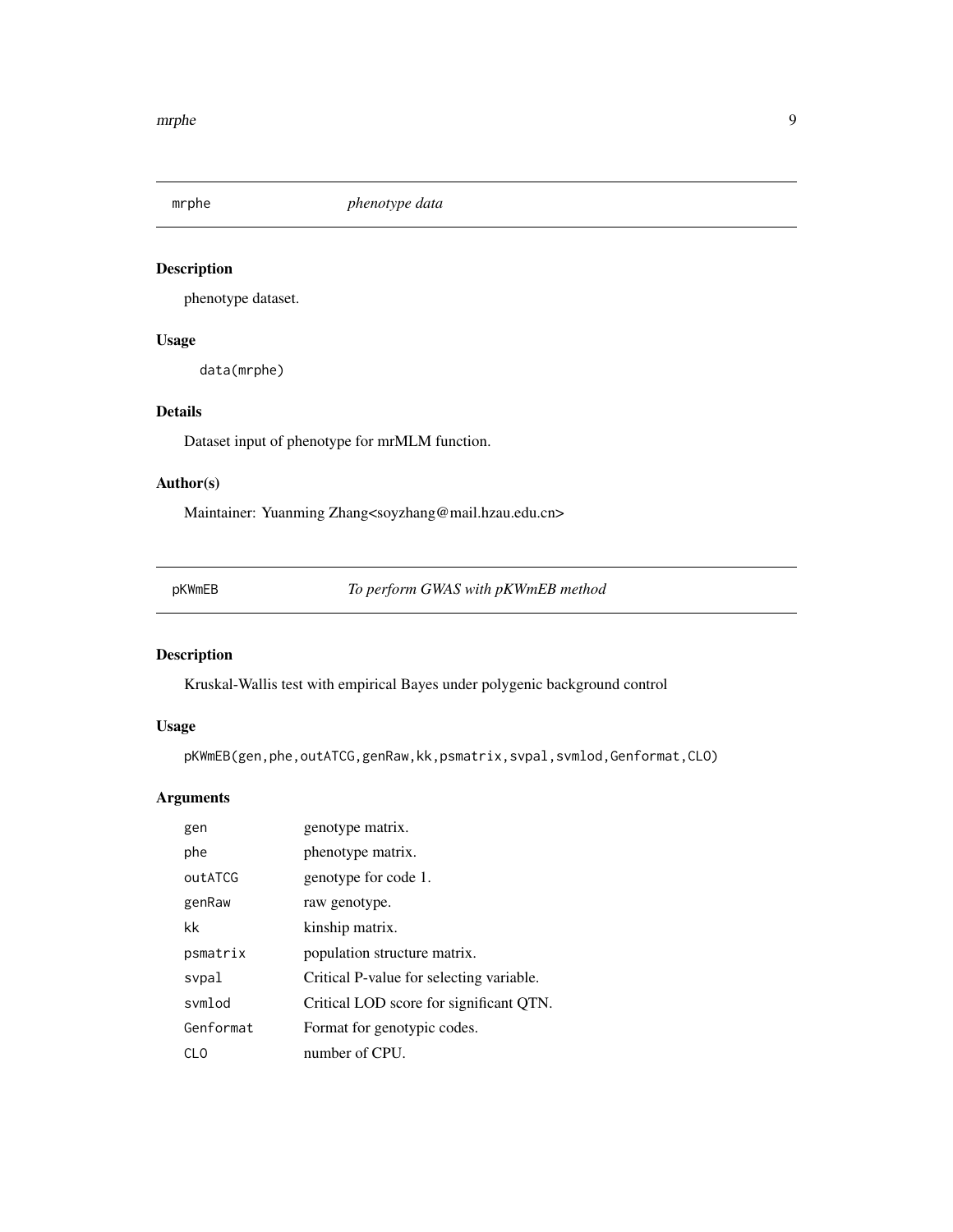#### Author(s)

Zhang Ya-Wen, Li Pei, Ren Wen-Long, Ni Yuan-Li, Zhang Yuan-Ming Maintainer: Yuanming Zhang<soyzhang@mail.hzau.edu.cn>

#### Examples

```
G1=data(mrgen)
P1=data(mrphe)
G2=data(mrgenraw)
pKWmEB(mrgen,mrphe,outATCG=NULL,mrgenraw,kk=NULL,psmatrix=NULL,
0.05,3,1,CLO=1)
```
pLARmEB *To perform GWAS with pLARmEB method*

#### Description

polygene-background-control-based least angle regression plus Empirical Bayes

#### Usage

pLARmEB(gen,phe,outATCG,genRaw,kk,psmatrix,CriLOD,lars1,Genformat,Bootstrap,CLO)

#### Arguments

| gen        | genotype matrix.                                                                                                                                         |
|------------|----------------------------------------------------------------------------------------------------------------------------------------------------------|
| phe        | phenotype matrix.                                                                                                                                        |
| outATCG    | genotype for code 1.                                                                                                                                     |
| genRaw     | raw genotype.                                                                                                                                            |
| kk         | kinship matrix.                                                                                                                                          |
| psmatrix   | population structure matrix.                                                                                                                             |
| CriLOD     | Critical LOD score for significant QTN.                                                                                                                  |
| lars1      | No. of potentially associated variables selected by LARS.                                                                                                |
| Genformat  | Format for genotypic codes.                                                                                                                              |
| Bootstrap  | Bootstrap=FALSE indicates the analysis of only real dataset, Bootstrap=TRUE<br>indicates the analysis of both real dataset and four resampling datasets. |
| <b>CLO</b> | number of CPU.                                                                                                                                           |

#### Author(s)

Zhang Ya-Wen, Li Pei, Ren Wen-Long, Ni Yuan-Li, Zhang Yuan-Ming Maintainer: Yuanming Zhang<soyzhang@mail.hzau.edu.cn>

<span id="page-9-0"></span>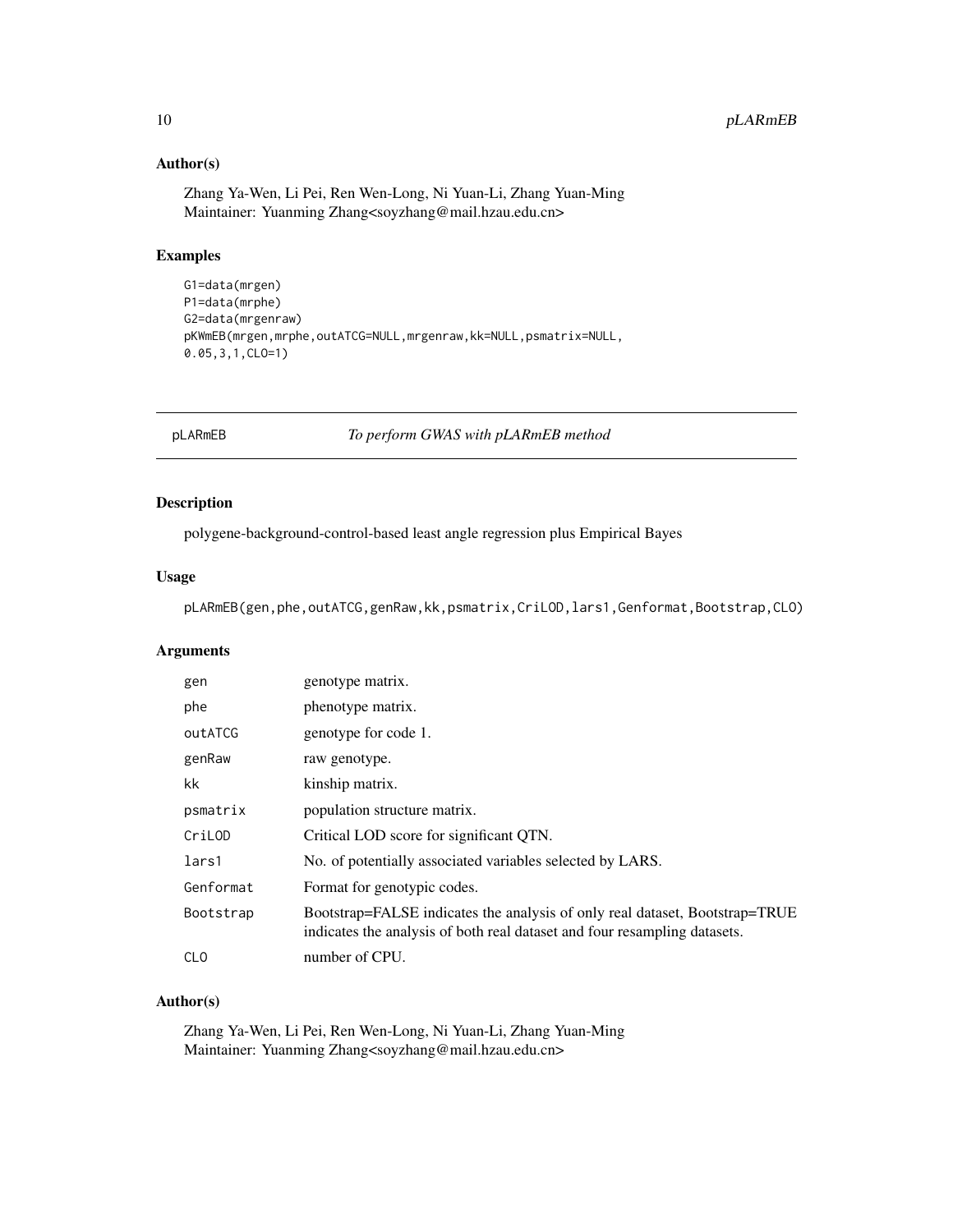# pLARmEB 11

# Examples

G1=data(mrgen) P1=data(mrphe) G2=data(mrgenraw) pLARmEB(mrgen,mrphe,outATCG=NULL,mrgenraw,kk=NULL,psmatrix=NULL, 3,50,1,Bootstrap=FALSE,CLO=1)